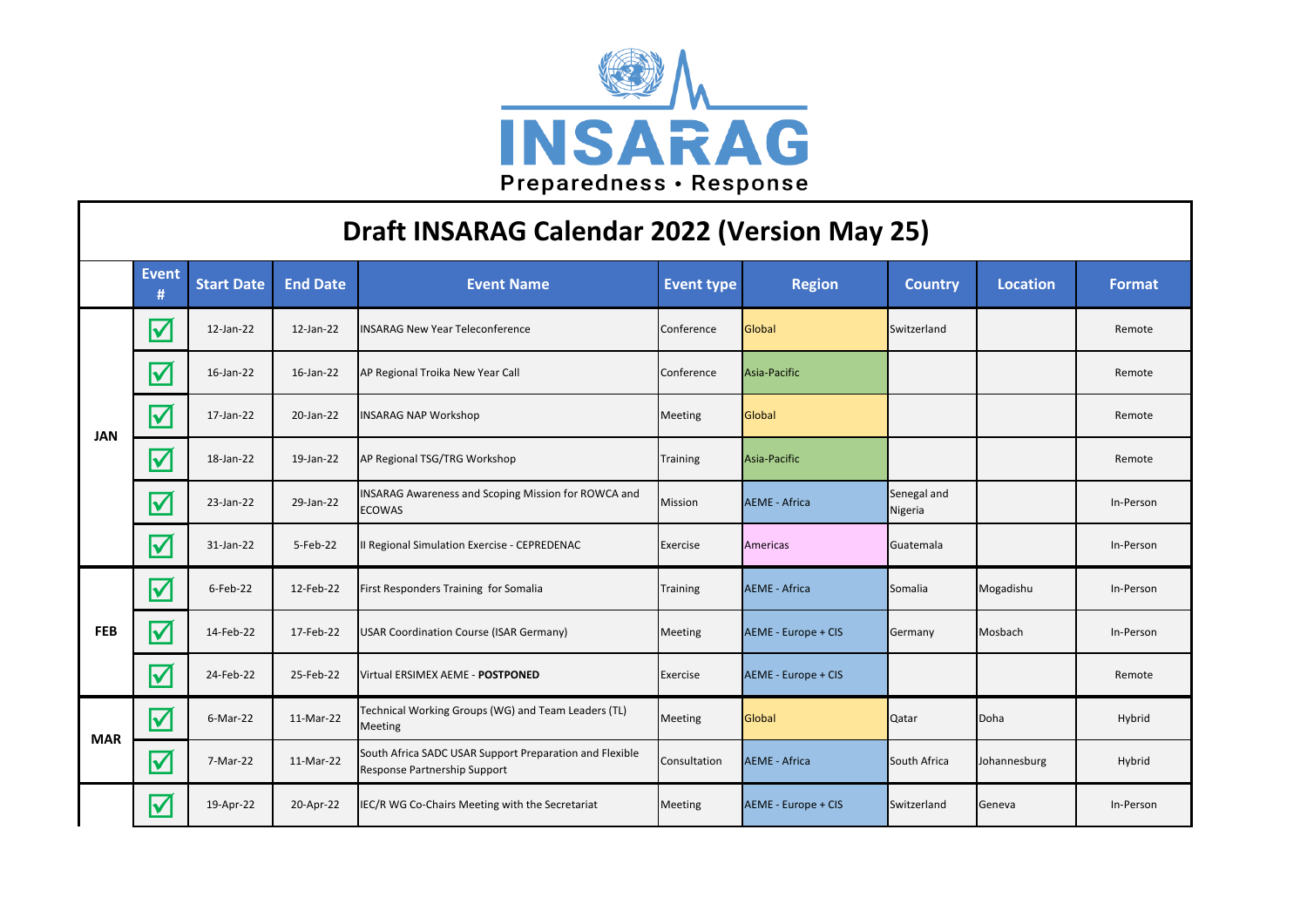| <b>APR</b> | $\blacktriangledown$ | 25-Apr-22  | $1-May-22$ | IER (USA 1 Fairfax)                          | <b>IER</b>      | Americas             | <b>USA</b>  | Fairfax County,<br>Virginia | In-Person |
|------------|----------------------|------------|------------|----------------------------------------------|-----------------|----------------------|-------------|-----------------------------|-----------|
| <b>MAY</b> | $\blacktriangledown$ | $9-May-22$ | 13-May-22  | <b>HNPW - INSARAG Sessions</b>               | Meeting         | Global               | Switzerland | Geneva (CICG)               | Hybrid    |
|            | $\blacktriangledown$ | 10-May-22  | 10-May-22  | HNPW - ISG Hybrid Meeting                    | Meeting         | Global               | Switzerland | Geneva (CICG)               | Hybrid    |
|            | $\blacktriangledown$ | 25-May-22  | 29-May-22  | National USAR Coordination Course            | <b>Training</b> | <b>Americas</b>      | Colombia    |                             | In-Person |
| <b>JUN</b> | 17                   | 02-Jun-22  | 08-Jun-22  | <b>Chile IRNAP Recognition Process</b>       | Exercise        | <b>Americas</b>      | Chile       |                             | In-Person |
|            | 18                   | 07-Jun-22  | 10-Jun-22  | <b>Australian National UCC Course</b>        | <b>Training</b> | Asia-Pacific         | Australia   |                             | In-person |
|            | 19                   | 15-Jun-22  | 19-Jun-22  | <b>IRNAP Cyprus</b>                          | Exercise        | AEME - Europe + CIS  | Cyprus      |                             | In-Person |
|            | 20                   | 22-Jun-22  | 24-Jun-22  | <b>Swiss Simex</b>                           | Exercise        | AEME - Europe + CIS  | Switzerland |                             | In-Person |
|            | 21                   | 27-Jun-22  | 30-Jun-22  | <b>IEC Tunisia</b>                           | <b>IEC</b>      | <b>AEME - MENA</b>   | Tunisia     |                             | In-Person |
|            | 22                   | 28-Jun-22  | 2-Jul-22   | National USAR Coordination Course            | <b>Training</b> | Americas             | Peru        |                             | In-Person |
| <b>AUG</b> | 23                   | 27-Aug-22  | 30-Aug-22  | IEC Turkey (GEA)                             | <b>IEC</b>      | AEME - Europe + CIS  | Turkey      |                             | In-Person |
| <b>SEP</b> | 24                   | $1-Sep-22$ | 4-Sep-22   | IER Armenia                                  | <b>IER</b>      | AEME - Europe + CIS  | Armenia     |                             | In-Person |
|            | 25                   | 5-Sep-22   | 9-Sep-22   | <b>INSARAG Awareness and Scoping Mission</b> | Mission         | <b>AEME - Africa</b> | Kenya       | Nairobi                     | In-Person |
|            | 26                   | 5-Sep-22   | 10-Sep-22  | AP ERE                                       | Exercise        | Asia-Pacific         | Indonesia   | Bali                        | In-Person |
|            | 27                   | 19-Sep-22  | 25-Sep-22  | IEC UK (SARAID)                              | <b>IEC</b>      | AEME - Europe + CIS  |             |                             | In-Person |
|            | 28                   | 19-Sep-22  | 23-Sep-22  | UC Training of Trainers (TOT)                | Training        | AEME - Europe + CIS  | Iceland     |                             | Hybrid    |
|            | 29                   | TBC        | TBC        | Regional TSG/TRG IRNAP Course                | <b>Training</b> | Americas             | Ecuador     |                             | In-Person |